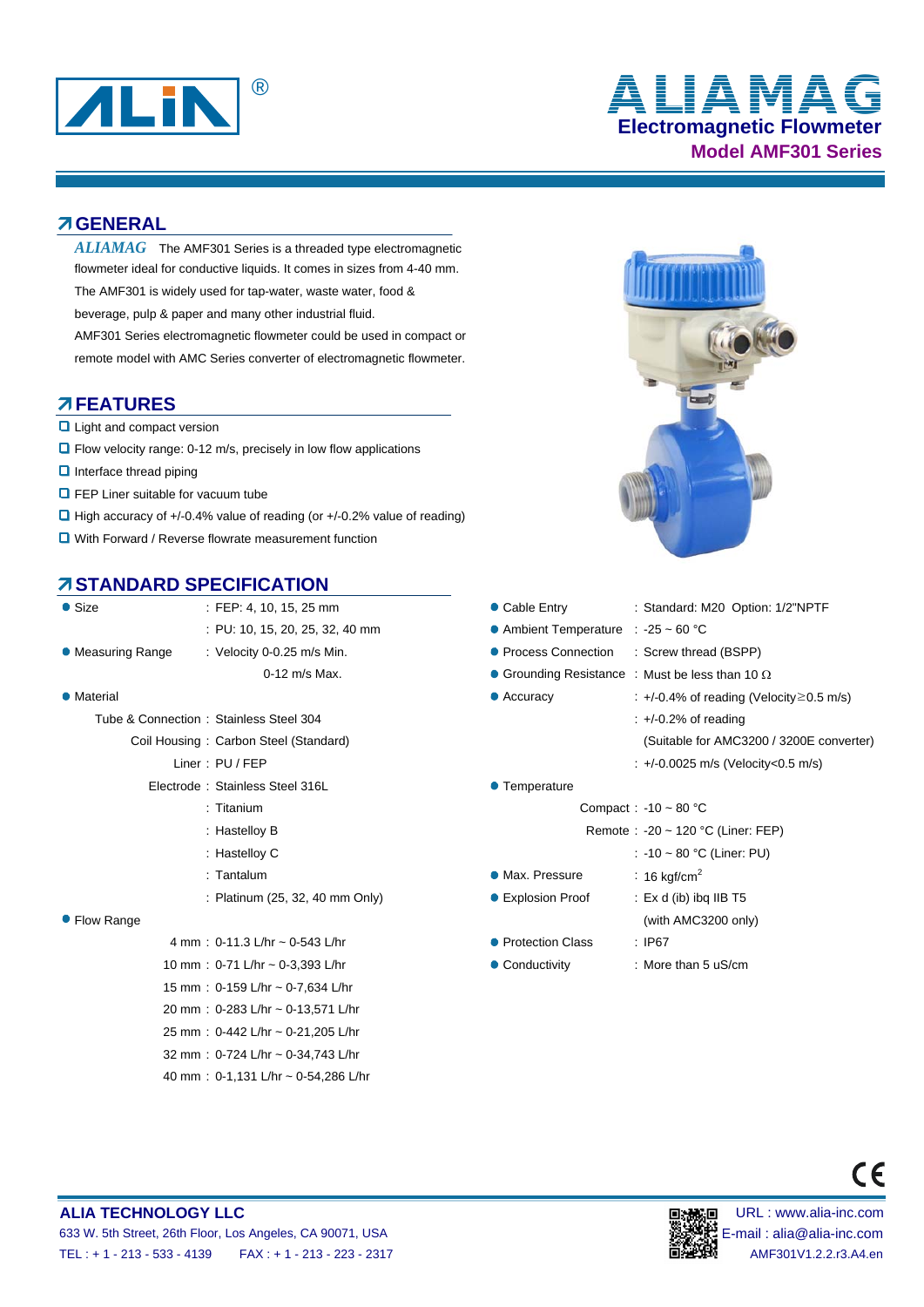# **FLOW RANGE**

| <b>Normal Size</b> | <b>Flow Range &amp; Velocity Table</b> |           |           |                    |           |            |                           |
|--------------------|----------------------------------------|-----------|-----------|--------------------|-----------|------------|---------------------------|
| mm                 | Min.<br>$0 - 0.25$ m/s                 | $1.0$ m/s | $2.0$ m/s | 3.0 <sub>m/s</sub> | $5.0$ m/s | $10.0$ m/s | Max.<br>$0-12$ m/s        |
| 4                  | 11.3<br>0<br>to                        | 45        | 90        | 136                | 226       | 452        | 543<br>$\Omega$<br>to     |
| 10                 | 71<br>0<br>to                          | 283       | 565       | 848                | 1,414     | 2,827      | 3,393<br>0<br>to          |
| 15                 | 159<br>0<br>to                         | 636       | 1,272     | 1,908              | 3,181     | 6,362      | to 7,634<br>$\mathbf{0}$  |
| 20                 | 283<br>0<br>to                         | 1,131     | 2,262     | 3,393              | 5,655     | 11,309     | to 13,571<br>$\mathbf{0}$ |
| 25                 | 442<br>0<br>to                         | 1,767     | 3,534     | 5,301              | 8,836     | 17,671     | to 21,205<br>$\Omega$     |
| 32                 | 724<br>0<br>to                         | 2,895     | 5,790     | 8,686              | 14.476    | 28,952     | to 34,743<br>$\Omega$     |
| 40                 | 1,131<br>0<br>to                       | 4.524     | 9,048     | 13,571             | 22.619    | 45,238     | 54.286<br>0<br>to         |

# **ZIDIMENSIONS**



| <b>Size</b>    | <b>Connection</b> |          | Weight   |           |           |          |
|----------------|-------------------|----------|----------|-----------|-----------|----------|
| $ID$ (mm)      |                   |          | D        | н         | H1        | kg       |
|                |                   | FEP / PU | FEP / PU | FEP/PU    | FEP / PU  | FEP / PU |
| $\overline{4}$ | $1/2$ "BSPP       | 90/X     | 100      | 140/X     | 219/X     | 2.0/X    |
| 10             | 3/4"BSPP          | 100/100  | 100      | 145 / 137 | 224/216   | 2.2/2.2  |
| 15             | 3/4"BSPP          | 110/100  | 100      | 145 / 137 | 224/216   | 2.5/2.4  |
| 20             | 1"BSPP            | X/100    | 100      | X/137     | X/216     | X/2.5    |
| 25             | 1-1/4"BSPP        | 110/100  | 100      | 165 / 137 | 244 / 216 | 2.5/2.5  |
| 32             | 1-1/2"BSPP        | X/100    | 100      | X/142     | X/221     | X/2.8    |
| 40             | 2"BSPP            | X/100    | 100      | X/150     | X/229     | X/3.1    |

Unit : L/hr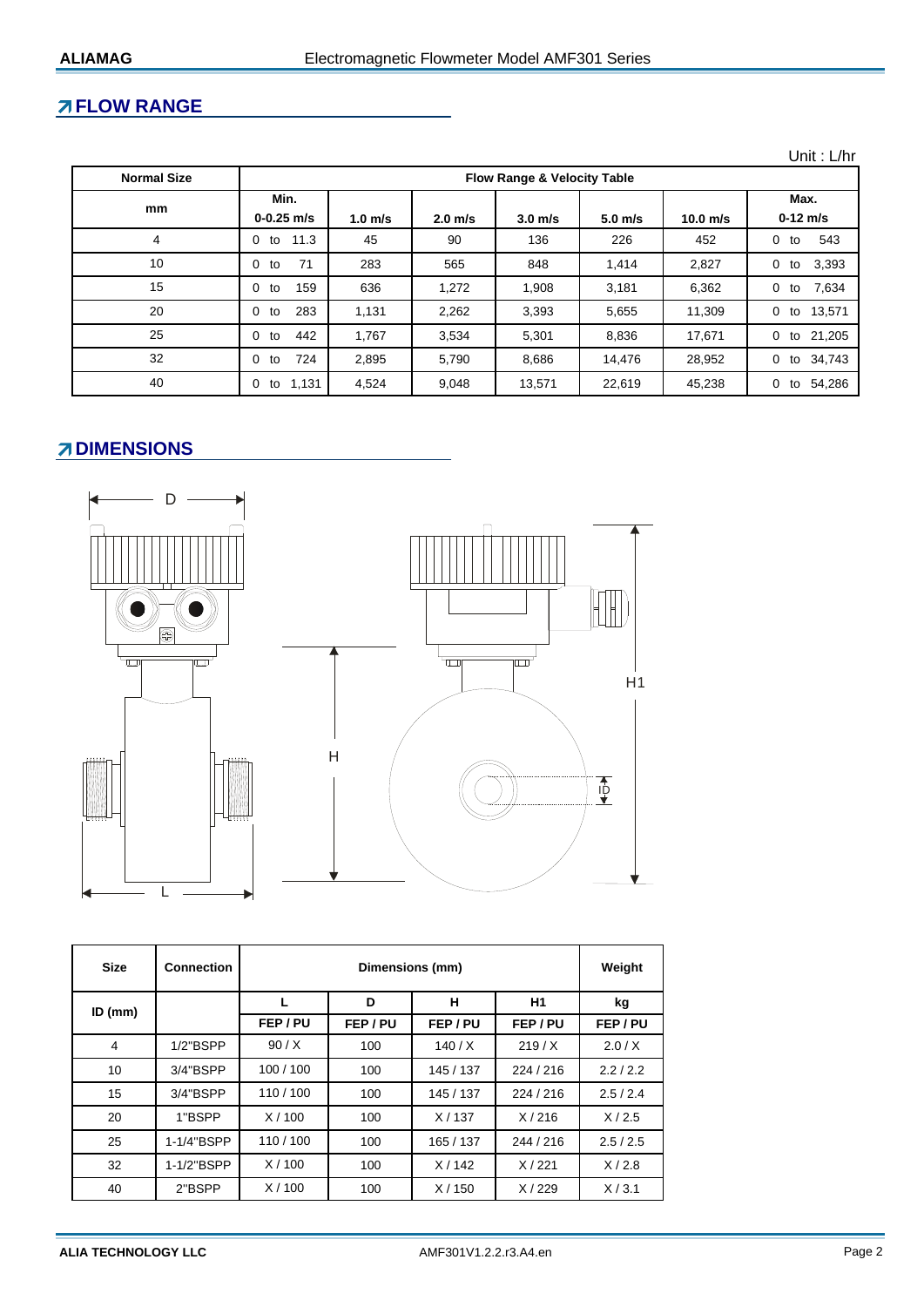#### **WIRING DIAGRAM**



## **MODEL SELECTION GUIDE**

| AMF301 Series                                        |   |    |                    |                              |                                                           |                                               |  |  |
|------------------------------------------------------|---|----|--------------------|------------------------------|-----------------------------------------------------------|-----------------------------------------------|--|--|
| Example: AMF301-O15-S-050-N                          |   |    |                    |                              |                                                           |                                               |  |  |
| AMF301-                                              | X | XX | <b>XXX</b><br>$-X$ |                              | $-X$                                                      | Description                                   |  |  |
| O                                                    |   |    |                    |                              |                                                           | PU / Polyurethane (10, 15, 20, 25, 32, 40 mm) |  |  |
| Liner                                                | F |    |                    |                              |                                                           | FEP (4, 10, 15, 25 mm)                        |  |  |
| Size<br>$04 - 40$                                    |   |    |                    | 4, 10, 15, 20, 25, 32, 40 mm |                                                           |                                               |  |  |
| -S<br>-T                                             |   |    |                    |                              | Stainless Steel 316L                                      |                                               |  |  |
|                                                      |   |    |                    |                              | Titanium                                                  |                                               |  |  |
|                                                      |   |    | -B                 |                              |                                                           | Hastelloy B                                   |  |  |
| Electrode Material<br>-C<br>-A<br>-P<br>-Z           |   |    |                    |                              | Hastelloy C                                               |                                               |  |  |
|                                                      |   |    |                    |                              |                                                           | Tantalum                                      |  |  |
|                                                      |   |    |                    |                              | Platinum (25, 32, 40 mm Only)                             |                                               |  |  |
|                                                      |   |    |                    |                              | <b>Others</b>                                             |                                               |  |  |
| <b>NNN</b><br>Installation & Cable Length<br>010-300 |   |    |                    |                              | <b>Compact Version</b>                                    |                                               |  |  |
|                                                      |   |    |                    |                              | Remote Version, Cable 10-300 m                            |                                               |  |  |
| Option                                               |   |    |                    | $-N$                         | None                                                      |                                               |  |  |
|                                                      |   |    |                    | -X                           | Explosion Proof, Ex d (ib) ibq IIB T5 (with AMC3200 only) |                                               |  |  |
|                                                      |   |    |                    |                              | -PT Cable Entry 1/2"NPTF                                  |                                               |  |  |